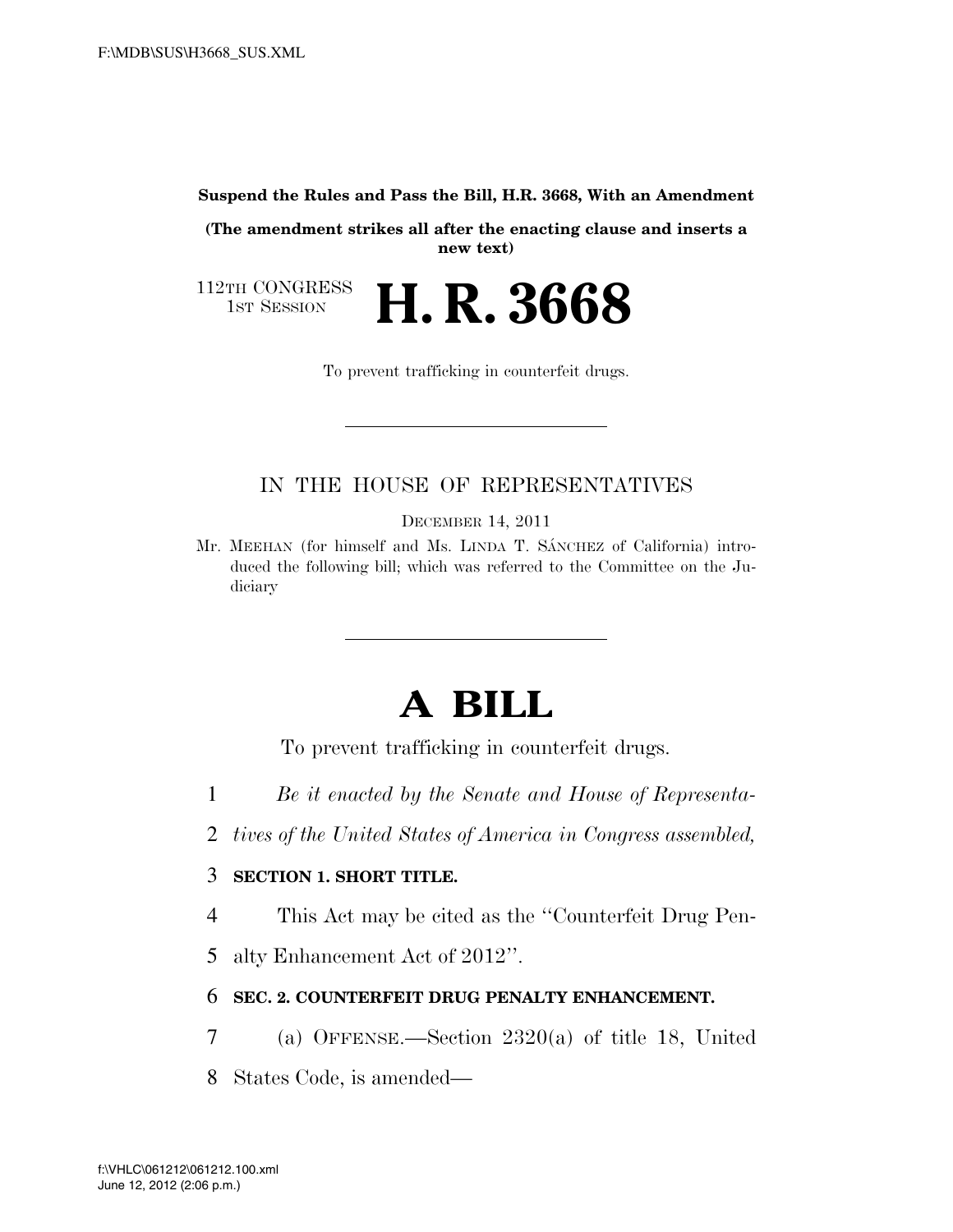| $\mathbf{1}$   | $(1)$ by striking "or" at the end of paragraph                 |
|----------------|----------------------------------------------------------------|
| $\overline{c}$ | (2);                                                           |
| 3              | $(2)$ by inserting "or" at the end of paragraph                |
| $\overline{4}$ | (3);                                                           |
| 5              | $(3)$ by inserting after paragraph $(3)$ the fol-              |
| 6              | lowing:                                                        |
| 7              | $\cdot$ (4) traffies in a counterfeit drug,"; and              |
| 8              | $(4)$ by striking "through $(3)$ " and inserting               |
| 9              | "through $(4)$ ".                                              |
| 10             | (b) PENALTIES.—Section $2320(b)(3)$ of title 18,               |
| 11             | United States Code, is amended—                                |
| 12             | $(1)$ in the heading, by inserting "AND COUN-                  |
| 13             | TERFEIT DRUGS" after "SERVICES"; and                           |
| 14             | (2) by inserting "or counterfeit drug" after                   |
| 15             | "service".                                                     |
| 16             | (c) DEFINITION.—Section $2320(f)$ of title 18, United          |
| 17             | States Code, is amended—                                       |
| 18             | (1) by striking "and" at the end of paragraph                  |
| 19             | (4);                                                           |
| 20             | $(2)$ by striking the period at the end of para-               |
| 21             | graph $(5)$ and inserting "; and"; and                         |
| 22             | $(3)$ by adding at the end the following:                      |
| 23             | $\cdot\cdot\cdot(6)$ the term 'counterfeit drug' means a drug, |
| 24             | defined by section 201 of the Federal Food,<br>as              |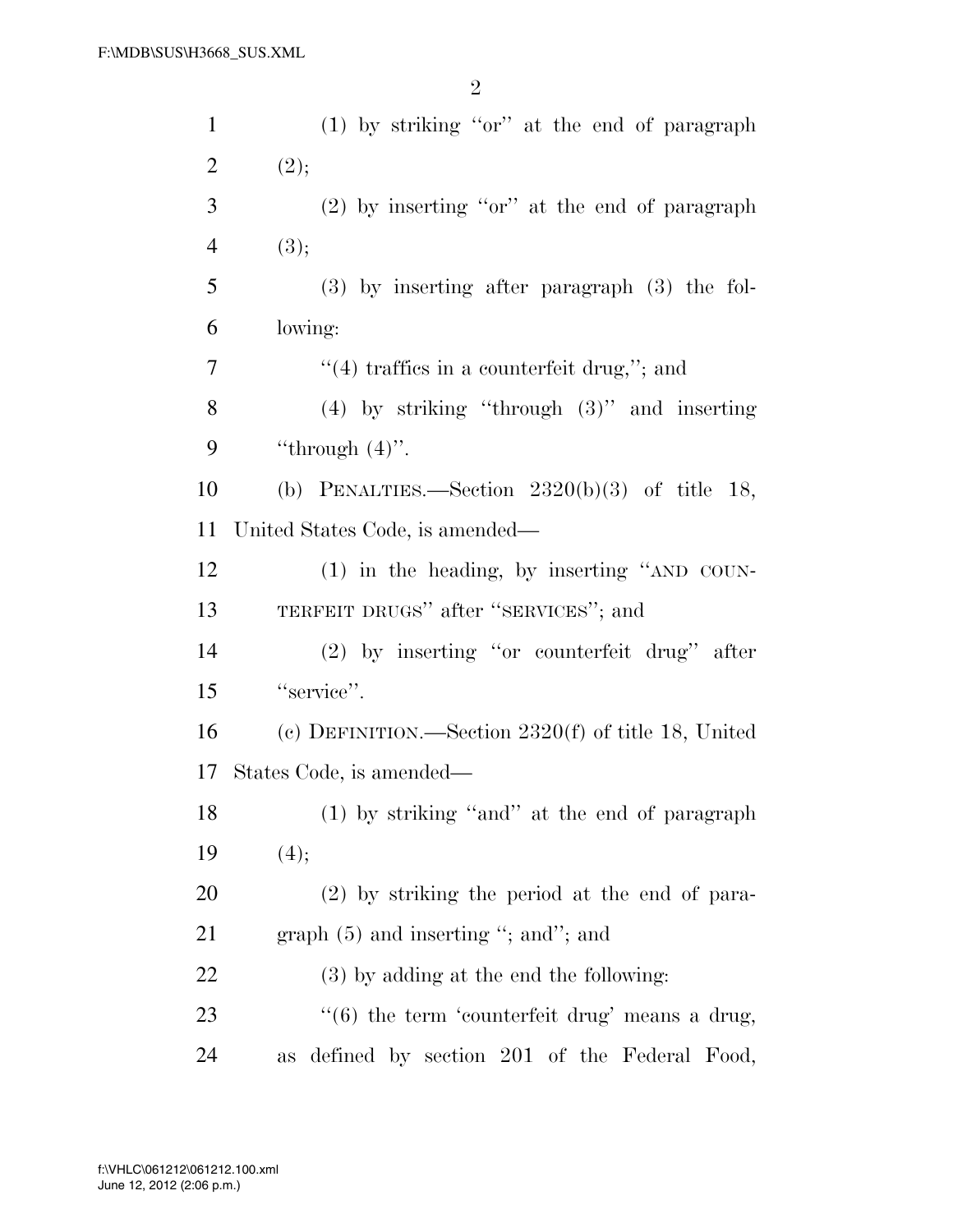Drug, and Cosmetic Act, that uses a counterfeit mark on or in connection with the drug.''.

 (d) PRIORITY GIVEN TO CERTAIN INVESTIGATIONS AND PROSECUTIONS.—The Attorney General shall give in- creased priority to efforts to investigate and prosecute of- fenses under section 2320 of title 18, United States Code, that involve counterfeit drugs.

#### **SEC. 3. SENTENCING COMMISSION DIRECTIVE.**

 (a) DIRECTIVE TO SENTENCING COMMISSION.—Pur- suant to its authority under section 994(p) of title 28, United States Code, and in accordance with this section, the United States Sentencing Commission shall review and amend, if appropriate, its guidelines and its policy state- ments applicable to persons convicted of an offense de-15 scribed in section  $2320(a)(4)$  of title 18, United States Code, as amended by section 2, in order to reflect the in- tent of Congress that such penalties be increased in com- parison to those currently provided by the guidelines and policy statements.

 (b) REQUIREMENTS.—In carrying out this section, the Commission shall—

 (1) ensure that the sentencing guidelines and policy statements reflect the intent of Congress that the guidelines and policy statements reflect the seri-ous nature of the offenses described in subsection